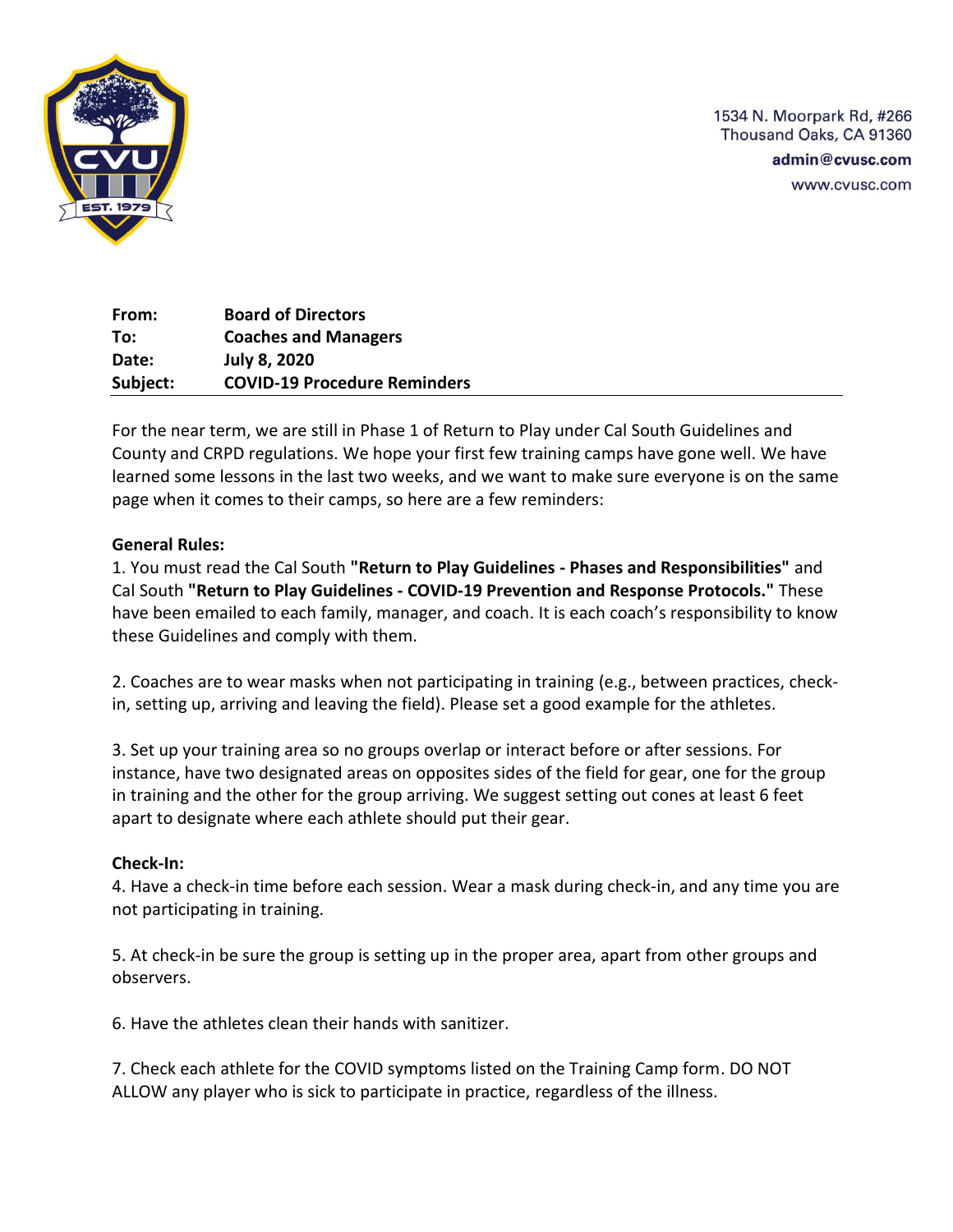#### **Completing the attached Training Camp form:**

8. Completely fill out the Training Camp form for each session, including location and date.

9. All players must have a completed Cal South waiver to participate in any activity. You must either check online or have a signed hard copy before practice for an athlete to participate.

10. Each family must acknowledge receipt of the Cal South Protocol Information sheet. This has been emailed to every family in the club, but you may have new families trying out. Have an easily available electronic copy of the Protocols that you can email before practice to any new families.

11. When you confirm each athlete has a waiver and the Protocols, please check in the appropriate box next to their name.

12. You must either keep the Training Camp form or turn them into Eileen. The Club is required to keep each form until we are allowed to dispose of them by Cal South.

If an athlete contracts COVID-19, we must have the form so we can track who else may have been exposed. If we do not have the form, you and the Club could be penalized by Cal South.

Managers, it will be very helpful to the coach if you are able to arrive a little early, find your groups designated area, and do the check-in for the coach.

We realize these Guidelines will take time and effort, but it is critical that each group follow the Guidelines at each session. Failure to follow the Guidelines could lead to sanctions by Cal South, and it will not be bad if there is an outbreak of COVID-19 in the Club because we did not follow the Guidelines.

Thank you for taking the time to ensure our camps are as safe as we can make them for our players and for you.